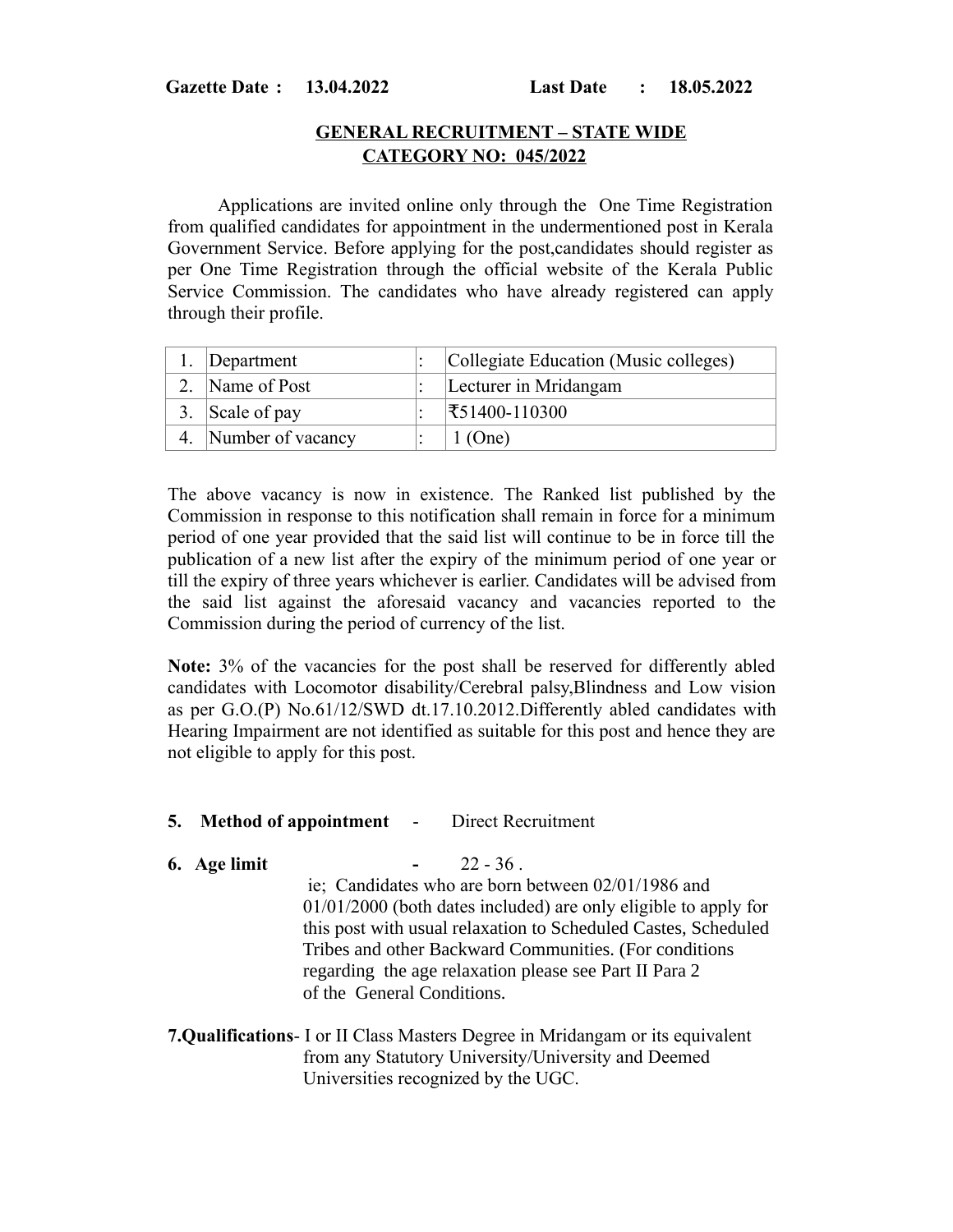### **Note:-**

1) Candidates who have acquired Non-qualifying degrees viz. Ph.D/M.Phil/Post Doctoral Fellowship will be awarded weightage marks provided that such nonqualifying degrees shall be in the subjects pertaining to the basic qualification stipulated for the post. Weightage marks for non qualifying degrees for ranking will be awarded as detailed below.

 Non-Qualifying M.Phil - 2 marks Non-Qualifying Ph.D- 4 marks Both M.Phil & Ph.D (Non-Qualifying) -5 marks Post Doctoral Fellowship - 2 marks

2) Non-Qualifying degree means the additional qualifications which are earned apart from the qualifications insisted on as essential qualifications for the post. If Ph.D/M.Phil/Post Doctoral Fellowship is reckoned as necessary qualification for the post, weightage marks will not be awarded for it.

**3)** Rule 10(a) ii of Part II of KS & SSR is applicable.

4) Candidates who claim equivalent Qualification instead of qualification mentioned in the notification shall produce the relevant Government order/ Equivalancy certificate from the concerned institution to prove the equivalency at the time of verification,then only such qualification shall be treated as equivalent to the prescribed qualification.

5)In the case of difference in Caste/Community claimed in the application and that entered in the S.S.L.C book ,the candidates shall produce a gazette notification in this regard ,along with NCLC/Community Certificate at the time of certificate verification.

**6)** When qualifications are equal,preference shall be given to those who have studied Malayalam as one of the languages either at Degree level or Post Graduate level.

#### **8. Mode of submitting Application:-**

**a.** Candidates must register as per "ONE TIME REGISTRATION" with the official Website of Kerala Public Service Commission **<u>'www.keralapsc.gov.in'</u>** before applying for the post. Candidates who have registered can apply by logging on to their profile using their User-ID and password. **Candidates must click on the 'Apply Now' button of the respective posts in the Notification Link to apply for the post. The**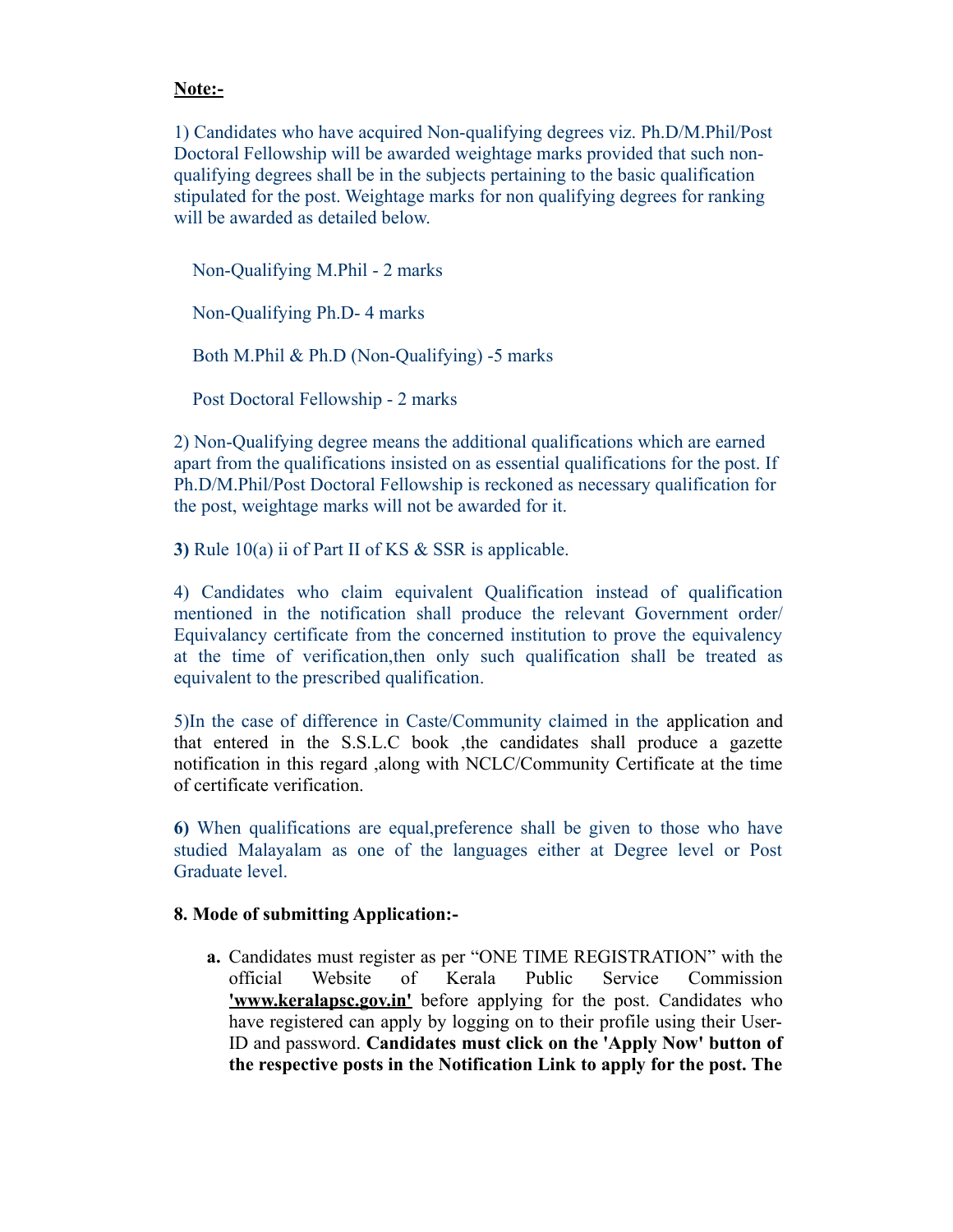**Photograph uploaded should be the one taken after 31.12.2012**. Name of the candidate and the date of taking photograph should be printed legibly at the bottom portion. The photograph once uploaded meeting all requirements shall be valid for 10 years from the date of uploading. **Candidates creating new profile on or after 01.01.2022 shall upload photograph taken within six months**. There is no change in other instructions regarding the uploading of photographs. All correspondences with the Commission regarding the application should be accompanied with the printout of the applicant. No application fee is required. **Candidates shall take a printout of the application by clicking the link 'My applications' in their profile.** All correspondence with the Commission regarding the application should be accompanied with the printout of the application. Candidates are responsible for the correctness of the personal information and secrecy of password. Before the final submission of the application on the profile, candidates must ensure correctness of the information on their profile. **They must quote User-ID for further communication with the Commission**. Application once submitted is received as provisional and the details cannot be deleted or altered after last date of receipt of applications. The application will be summarily rejected if non-compliance with the notification is found in due course of processing. Documents to prove qualification,Experience,Community,Age, etc. have to be produced as and when called for. The profile correction made by the candidates themselves or in the office of the KPSC on request after the last date fixed for the receipt of applications will not be reflected in the application. Such corrections will come into effect only on the date on which corrections have been made.

- **b.** If a Written/OMR/Online Test is conducted as part of this selection,candidates shall submit a confirmation on writing the examination through their one time registration profile. Such candidates alone can generate and download the admission tickets in the last 15 days till the date of test. The application of the candidates who do not submit confirmation within the stipulated period will be rejected summarily. The period regarding the submission of confirmation and availability of admission tickets will be published in the examination calender itself. Information in this regard will be given to the candidates in their respective profiles and the mobile phone number registered in it.
- **c.** Appropriate disciplinary action as per Rules of Procedure Rule 22 shall be initiated against those candidates who submit applications with bogus claims of qualification regarding education, experience etc. and submit confirmation for writing the examination, irrespective of whether they are present or absent for the examination.
- **d.** Candidates who have AADHAAR card should add AADHAAR Card as